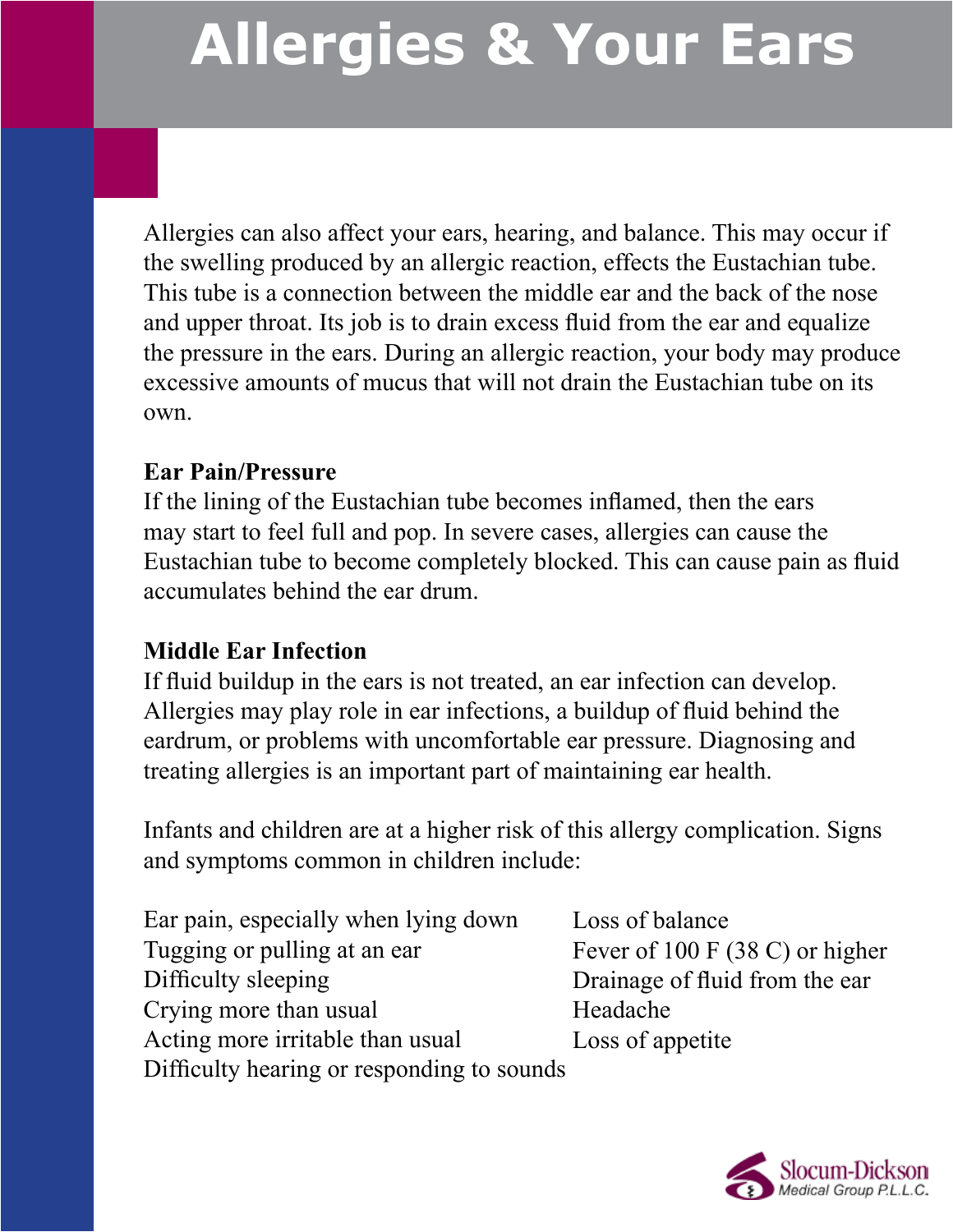Common signs and symptoms in adults include:

Ear pain Drainage of fluid from the ear Diminished hearing Balance issues See your health care provider as soon as possible if you or your child have drainage or bleeding from the ear, a fever, or severe ear pain.

### **Hearing Loss**

Fluid build-up in the ear due to allergies can also contribute to temporary hearing loss. This occurs because the fluid prevents the sound from being interpreted correctly by the ear. There may be significant hearing loss. A loss of hearing can also effect the ability to speak clearly, especially in small children.

Contact a physician if you or someone you know experiences any of the hearing loss symptoms listed below.

In adults, signs of hearing loss can include:

- •Inattentiveness
- •Buzzing or ringing in the ears
- •Failure to respond to spoken words
- •Muffled hearing
- •Constant frustration hearing speech and other sounds
- •Avoiding conversation
- •Social isolation
- •Depression

#### Balance issues

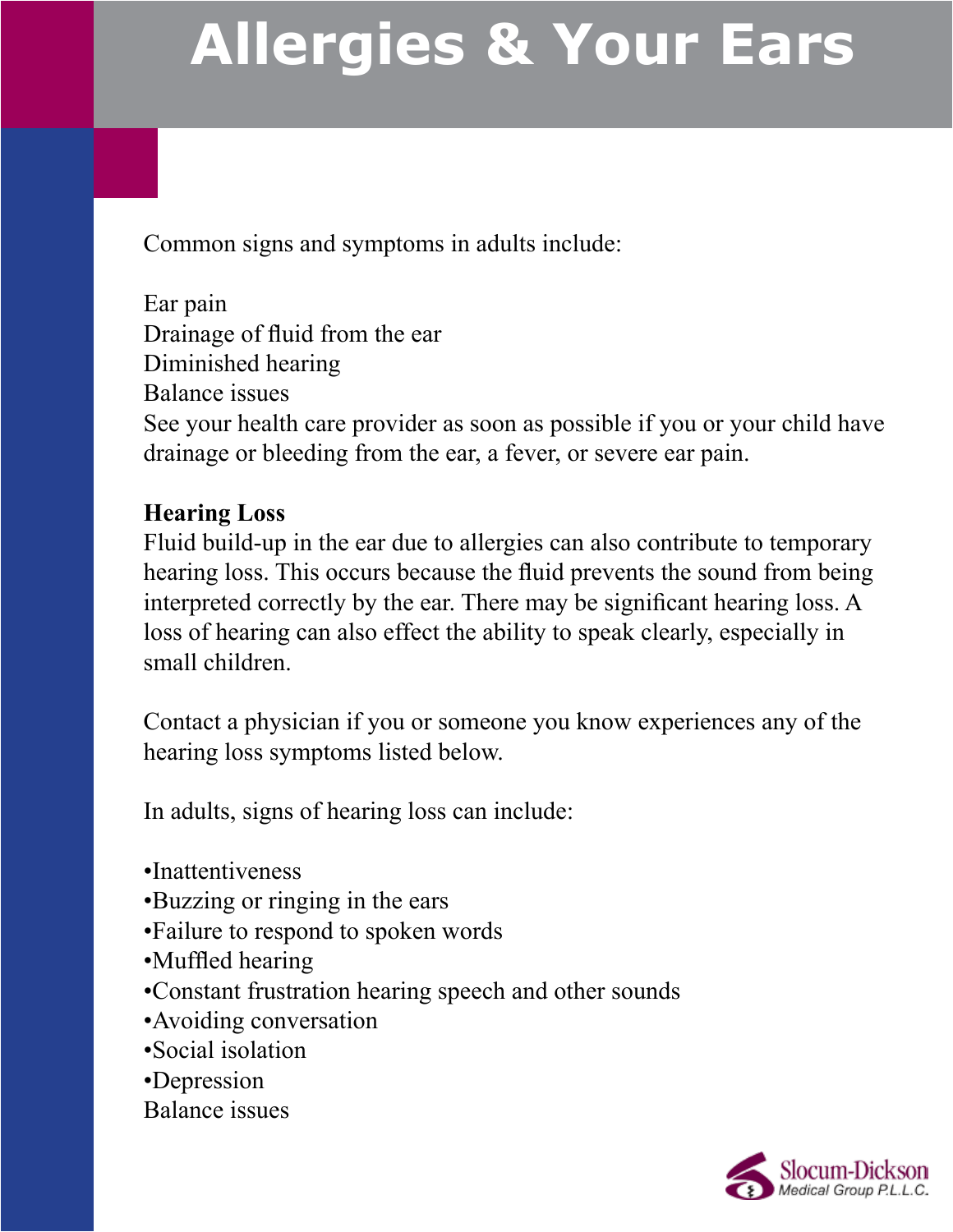In children, parents should watch for the following signs of hearing loss:

•Lack of attention to sounds

•Failure to follow simple directions

•Failure to respond when his/her name is called

•Delays in speech and language development

•Pulling or scratching at his/her ears

•Difficulty achieving academically, especially in reading and math

•Social isolation and feeling unhappy in school

•Persistent ear discomfort after exposure to loud noise (regular and constant listening to electronics at high volumes)

### **Dizziness/Vertigo**

Since the ears play a role in maintaining balance, inflammation can lead to a loss of balance, dizziness and even vertigo.